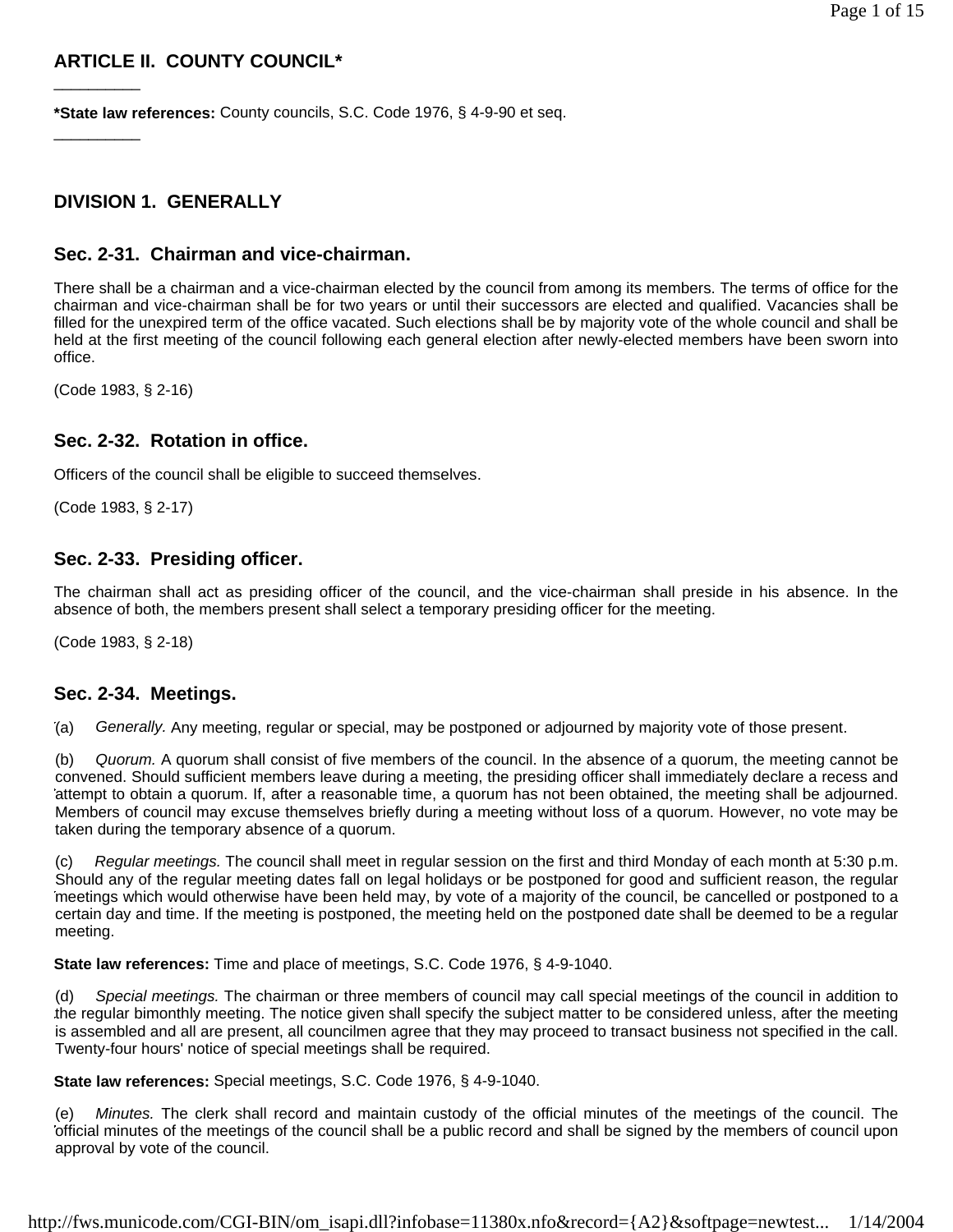# **Sec. 2-35. Books and papers.**

No member shall take books or papers from the possession of the clerk to council without first acquainting the clerk and, if required, giving the clerk a receipt to return the books or papers in a reasonable time or upon demand.

(Code 1983, § 2-23)

# **Sec. 2-36. Resignation of members.**

Resignation of councilmembers shall be in writing, and no final action shall be taken thereon by the council until the next regular meeting.

(Code 1983, § 2-24)

# **Sec. 2-37. Contempt of council.**

Disorderly conduct amounting to an open or direct contempt or willful interruption of the proceedings of the council shall be punishable by a fine of up to \$50.00 or a sentence in the county jail of up to 20 hours.

(Code 1983, § 2-25)

# **Sec. 2-38. Execution of documents.**

(a) The chairman shall execute, and the clerk to council or county administrator shall attest, all formal documents as required by law on behalf of the county except bonds, notes, loan agreements, mortgages, leases and deeds of the county, which shall be executed by the chairman and attested by the county administrator. The clerk to council and the county administrator shall maintain custody of the county seal and either shall affix the same to all documents required to be sealed. Provided, however, that specific ordinances providing for the execution of documents by specific county officials shall be executed in accordance with the ordinance specifying such execution.

(b) The vice-chairman shall be authorized to execute documents on behalf of the chairman in the event the chairman is unavailable.

(Code 1983, § 2-26)

\_\_\_\_\_\_\_\_\_\_

\_\_\_\_\_\_\_\_\_\_

Secs. 2-39--2-55. Reserved.

## **DIVISION 2. RULES OF PROCEDURE\***

**\*State law references:** Power to determine rules and order of business, S.C. Code 1976, § 4-9-110.

## **Sec. 2-56. Definitions.**

The following words, terms and phrases when used in this division, shall have the meanings ascribed to them in this section, except where the context clearly indicates a different meaning:

*Debate, formal debate* means discussion among members of council on the merits of the pending question. Formal debate can be terminated only by action of council (motions to adjourn, to table, for the previous question, etc.).

*Informal debate, conversation* means discussion among members of the council not subsequent to a motion. Informal discussion is a privilege granted by the chairman at his discretion. Parliamentary rules governing debate do not apply until a motion is made.

*Meetings of council, executive session* means meetings of council attended only by councilmembers together with employees or other persons invited to attend. Executive sessions are appropriate only for consideration of matters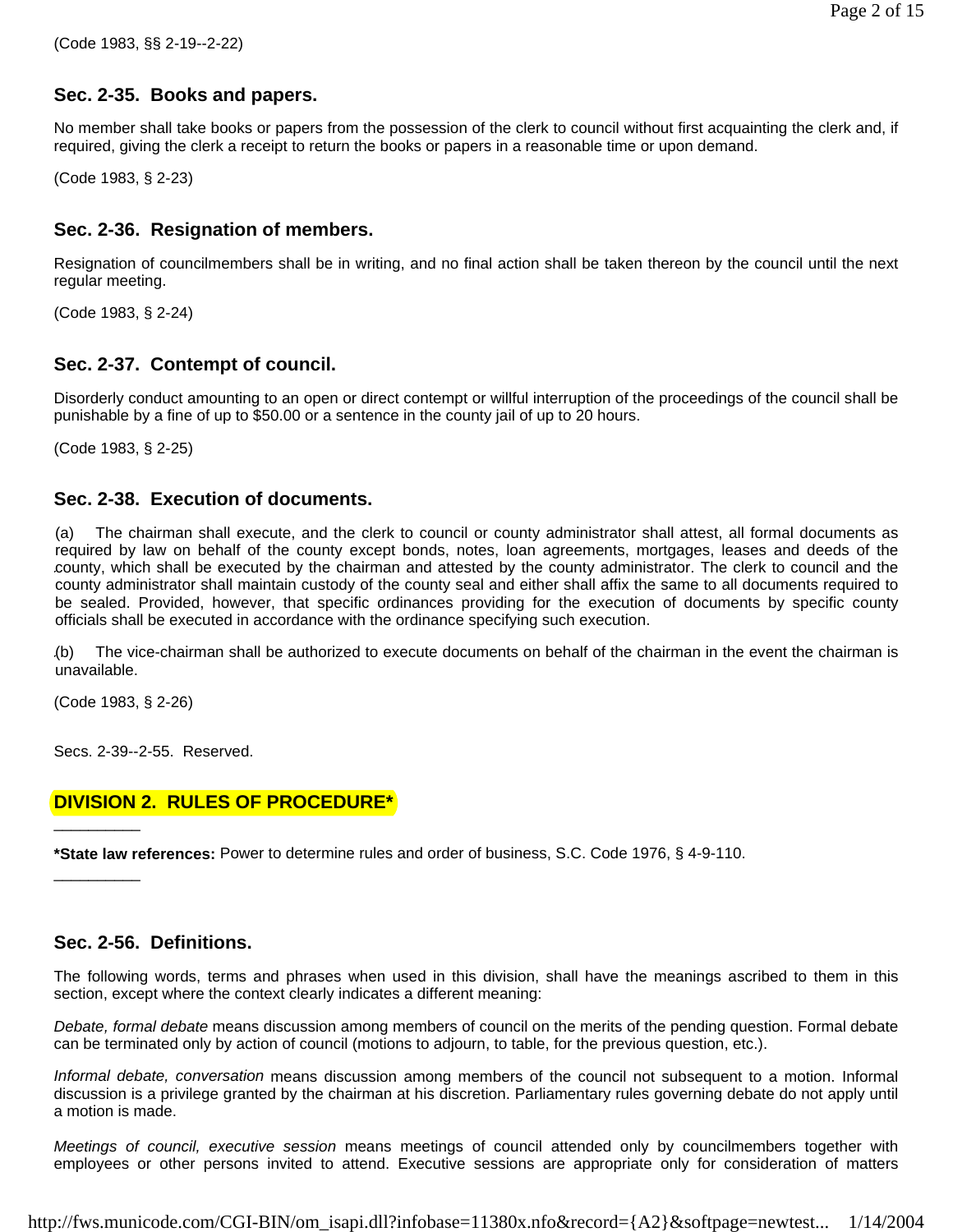concerning personalities, such as employees or appointments, contract negotiations or bids, and legal matters. No record need be made of executive proceedings, but the decision or result should be reduced to writing and entered on the minutes of council.

**State law references:** Similar provisions, S.C. Code 1976, § 30-4-70.

*Meetings of council, regular sessions* means all meetings at which business is transacted shall be public meetings. A record of the proceedings and all actions taken shall be recorded in the permanent public minutes of the council. Such meetings shall be fixed by the council and can be changed or postponed by a majority vote of all members.

*Meetings of council, special sessions* means a special meeting requested by three members of the council to consider emergencies and pertinent information which cannot be delayed until the next regular meeting. At least 24-hours' advance notice shall be given for such sessions.

*Motion of the previous question* means a motion by which any member may move the previous question. Such a motion does not involve action on the main motion itself, but rather anticipates the closing of debate and a vote on the main motion. The question is called upon a two-thirds vote of the members present and voting. Alternatively, the chairman may call the previous question if it appears that no member would like to speak further to the matter. Any members may request that the chairman call the question.

*Motion to amend* means a motion to strike and/or add to any part of a main motion, or to rephrase a motion. An amendment may be hostile to the intent of the main motion, but it must be germane to the subject of the motion. A motion to amend is appropriate in order to alter the effect of a main motion without drastically changing the structure or approach of the main motion. An amendment is voted on independently before voting on the main motion.

*Motion to continue* means a motion which postpones consideration of a matter to the next regular session of council. The motion to continue is most appropriately made before any other motion is introduced to deal with the matter at hand. After a motion is made on a matter, a motion to postpone to a definite time is more appropriate.

*Motion to defer* means a motion which postpones consideration of a matter until it is returned to the floor. Any matter deferred shall be placed on the pending list and may be recalled at the appropriate time during any subsequent meeting by a main motion and a second.

*Motion to lay on the table* means a motion which postpones consideration of a matter indefinitely. Any matter tabled may be returned to the floor at any subsequent meeting by being placed on the agenda in the same manner as a matter of new business or by unanimous consent of all members present.

*Motion to postpone* means a motion which postpones consideration of a matter to a certain time specified in the motion, e.g., "I move to postpone this matter until January 25." Any matter postponed shall automatically be placed on the agenda for the date specified.

*Motion to reconsider* means a motion which opens the floor to a new main motion contrary to a previous action. A motion to reconsider is not itself a main motion to alter such previous action. If the motion is to reverse a previous action, then at least five members must vote to reconsider, and the motion must be made by the previous winning side.

*Substitute motion* means a motion to strike a primary motion in its entirety and insert a new motion in lieu thereof. A substitute motion should be inconsistent with, and must be germane to the subject of, the primary motion. A substitute motion is appropriate in order to change drastically the structure or approach of the main motion. Simpler changes should be submitted as amendments. Since the substitute motion replaces the primary motion, it becomes itself a main motion and may be amended, tabled, etc. The substitute motion is properly voted on before the primary motion; passage of the substitute disposes of the primary motion and of any previous substitute motion.

(Code 1983, § 2-36)

**Cross references:** Definitions generally, § 1-2.

## **Sec. 2-57. Orders of session.**

(a) Meetings of the council shall be conducted according to the agenda for the day, and any departure from it shall be out of order unless the council shall so order by unanimous consent.

(b) All items of new business to be included in the agenda must be delivered to the clerk prior to 12:00 noon on the day determined to complete the agenda for the next scheduled meeting.

(c) Any matter postponed or continued by action of the council shall be automatically included in the agenda for the day determined by such decision of council.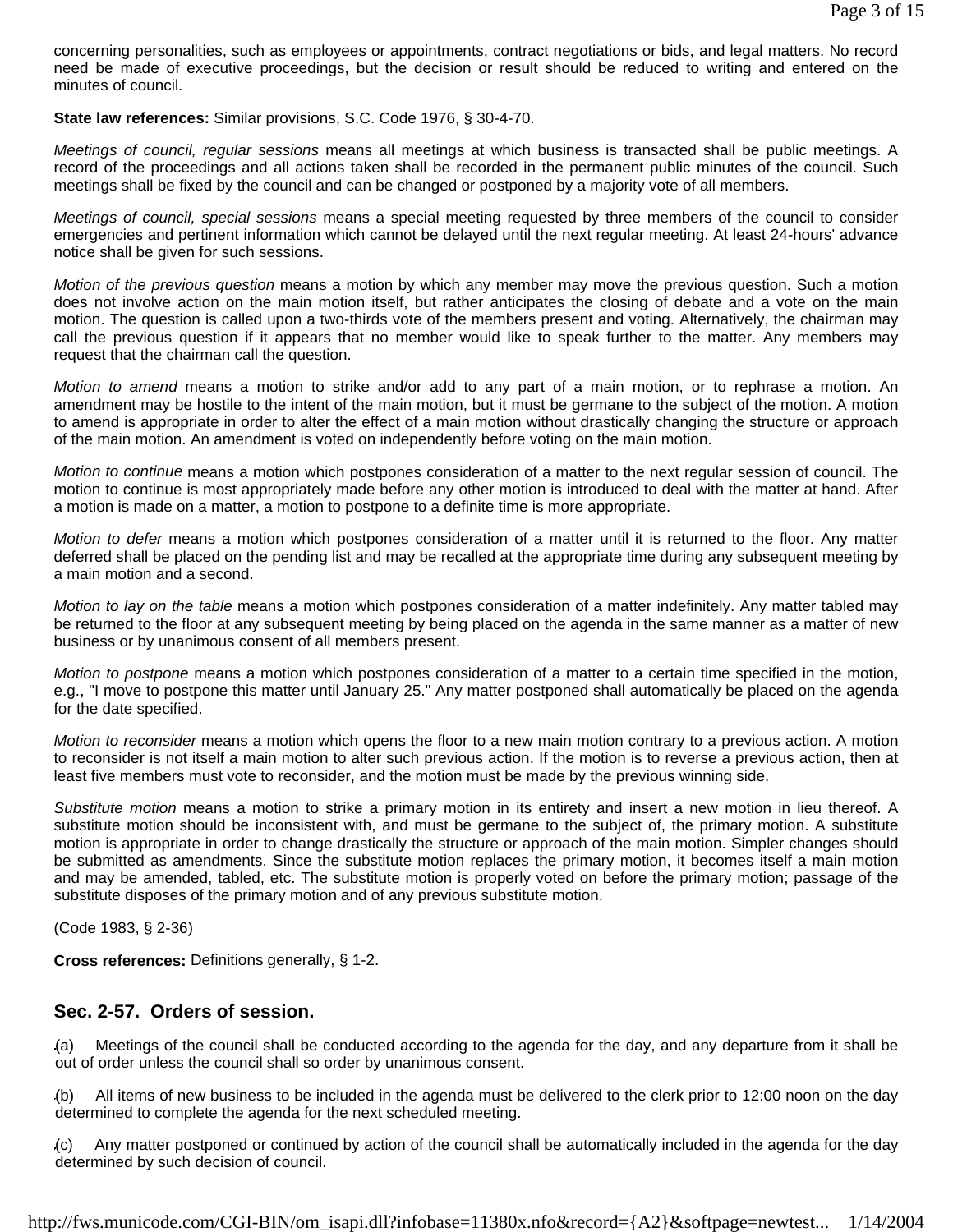(d) Any matter deferred by action of the council shall be automatically included in the pending list. The current pending list shall be attached to the agenda for each meeting. At the time when the orders of the day call for old business, any item on the pending list may be recalled to the floor upon the motion of any member and a second.

(e) The agenda shall consist of the following categories of business, to be taken up in the order listed:

- (1) Call to order.
- $(2)$  Invocation.
- (3) Approval of minutes of previous meeting.
- (4) Ratification of executive items.
- (5) Public comments: Agenda considerations and other matters.
- (6) Ordinances:
	- a. Third reading.
	- b. Second reading.
	- c. First reading.
- (7) Resolutions.
- (8) Committee reports, in alphabetical order.
- $(9)$  Appointments.
- $\sqrt{\ }$ (10) Acceptance of bids.
- $\bar{e}(11)$  Other items.
- $\overline{-(12)}$  Requests by councilmen.
- (13) Personal appearances.
- (14) Vote for executive session, when necessary.
- (15) Vote for adjournment.
- (16) Adjournment.
- (17) Executive session.

(Code 1983, § 2-37)

## **Sec. 2-58. Rules of order--Conduct of members and guests of council during session.**

(a) When the council is called to order, every member and every guest shall take his seat and shall, during the session, act with decorum.

(b) The chairman shall preserve order. If any member violates the rules of order as recognized by the council, the chairman shall, or other member may, call him to order. A member who is called to order shall immediately take his seat until the question of order is decided, unless he is allowed by the chairman to explain his action.

(c) The chairman shall decide all questions of order without debate, or with short conversation as he may permit. However, any member may appeal to the council to overrule the decision of the chairman which shall require at least three votes of the members present and voting.

(d) If repeated calls do not produce order, the chairman may call by name any member persisting in irregularity. Such person may then explain his conduct but may be ordered by the chairman to withdraw while council considers punishment or other proceeding to be had.

(e) In case of any disturbance or disorderly conduct by persons present, the chairman shall have power to order the chamber cleared, and any member may move for such order. Any person guilty of flagrant contempt of council may be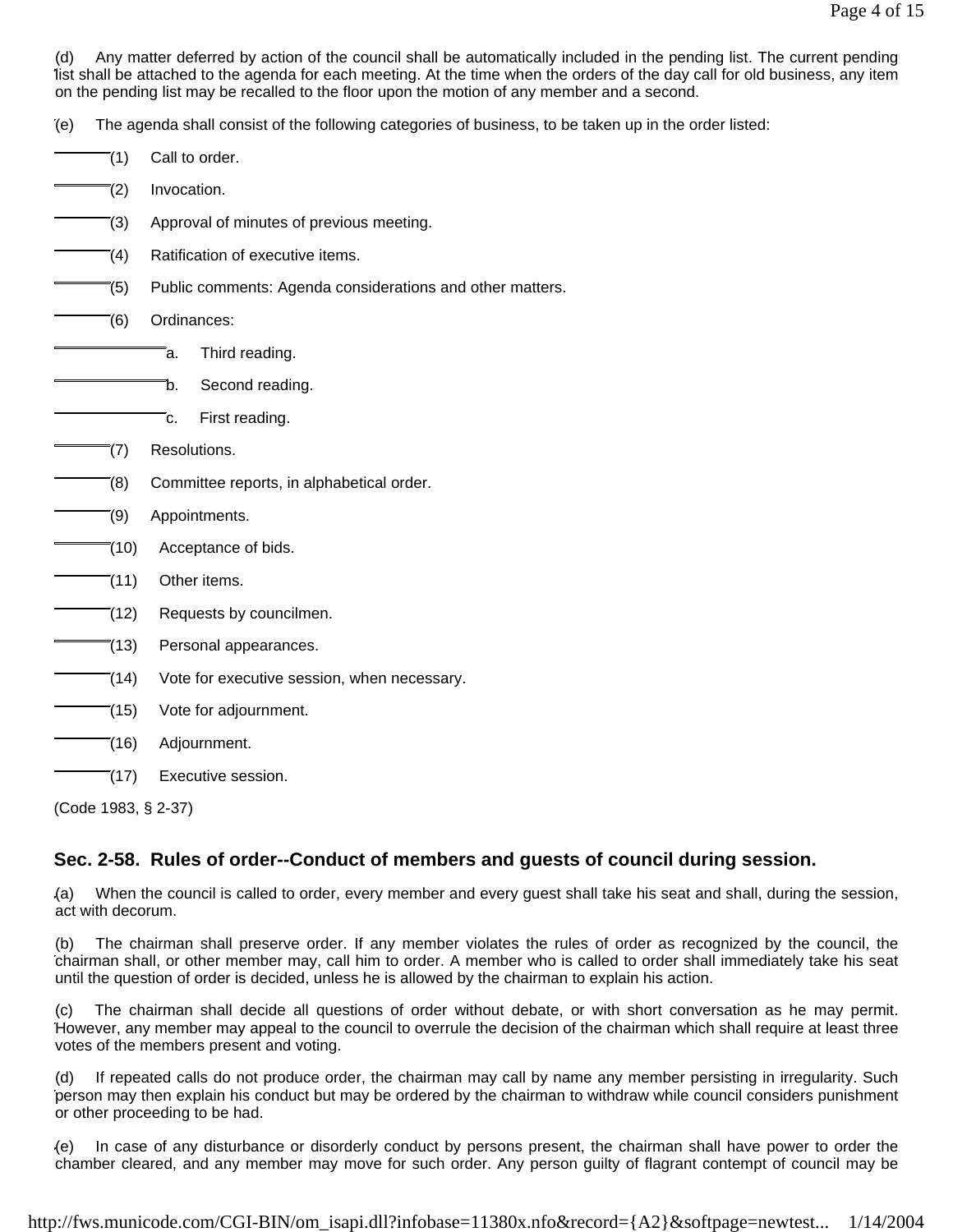ordered into custody.

(Code 1983, § 2-38)

## **Sec. 2-59. Same--Voting.**

(a) All votes shall be recorded by the clerk and preserved in the official minutes.

(b) Any member who does not record a negative vote or declare himself as not voting shall be recorded as voting in the affirmative.

(c) Debate shall cease during voting and until the decision is announced by the chairman.

(d) No vote change shall be allowed after the announcement of the decision.

(e) No vote by proxy shall be permitted in any case.

(f) Except where otherwise specified in the rules, a majority vote of those members present and voting shall decide all questions.

(g) No member shall vote on any question of a private nature if he is personally or pecuniarily interested.

(h) The chairman shall vote in all cases, except when he may be personally or pecuniarily interested or otherwise excused. The chairman's name shall be called last, and if with his vote the council remains equally divided, the question shall be decided in the negative.

(Code 1983, § 2-39)

## **Sec. 2-60. Same--Parliamentary procedure.**

(a) *When debate is in order.* Debate among members of the council is in order only after a motion has been stated by the chairman and seconded.

(b) *Nondebatable motions.* Certain parliamentary motions must be decided without formal debate. These motions are:

(1) To adjourn or recede;

(2) To continue;

(3) To lay on the table;

(4) To postpone indefinitely or to a certain day;

(5) To suspend or depart from the agenda, or to return to it; and

(6) For the previous question.

(c) *Informal debate.* Immediately after receiving a nondebatable motion, and at other times when no motion is on the floor, the chairman may allow such conversation as he deems appropriate, but all such informal discussion remains subject to his discretion. The chairman may call for the vote on the matter at hand or terminate discussion at any time, and in such instances his decision may not be appealed.

(d) *Temporary suspension of business.* The following instances may suspend any matter before the council temporarily:

(1) Point of order;

(2) Point of personal privilege;

(3) Question of recess; and

(4) Other incidental questions, such as of reading papers, dividing a question, withdrawing a motion, or excusing a member from voting.

(e) *Motions in order during formal debate.* When a motion has been stated and seconded and debate has begun, no motion except the following shall be in order: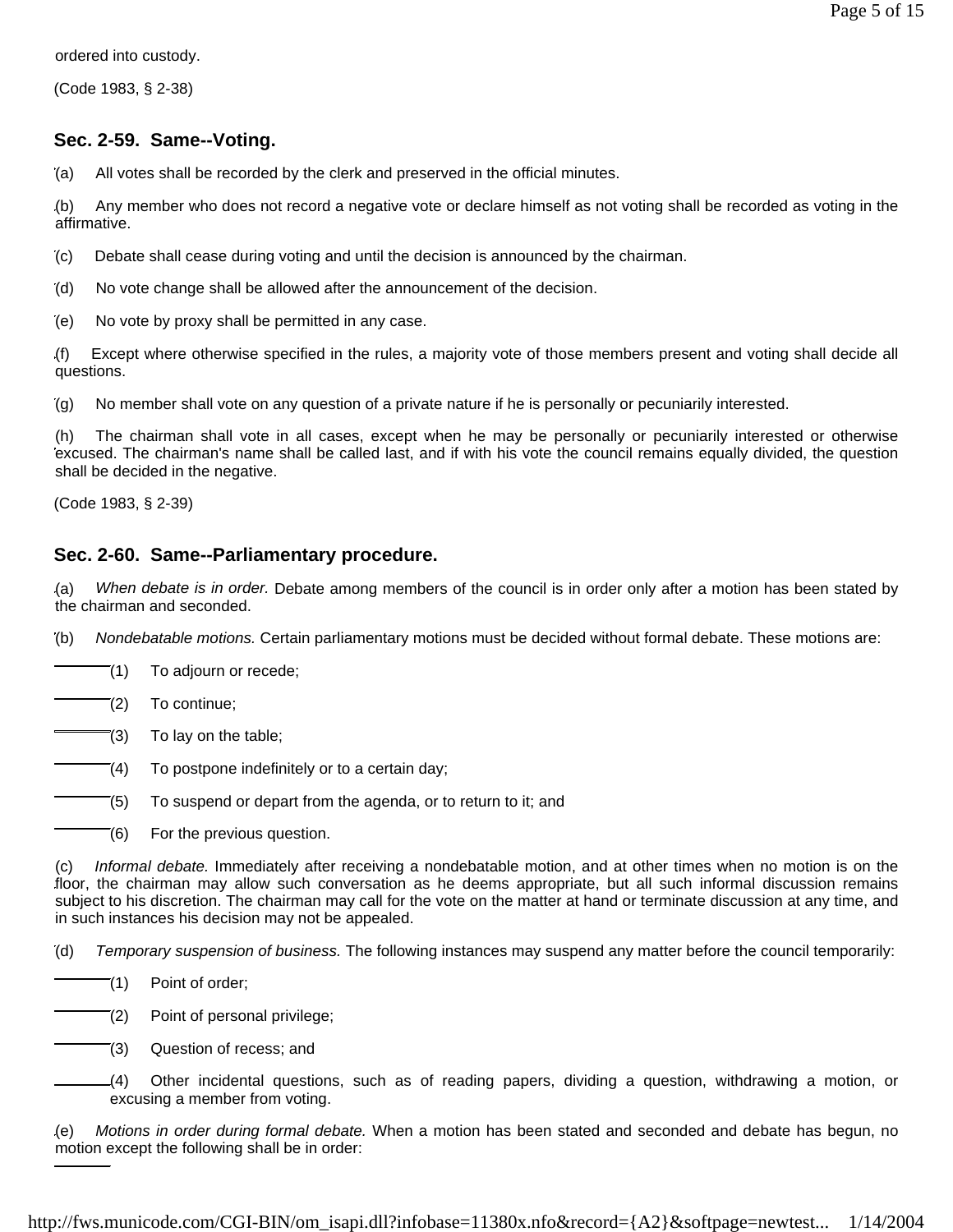- (1) To adjourn or recede;
- (2) To continue;
- (3) To table;
- (4) For the previous question;
- (5) To postpone indefinitely;
- (6) To postpone to a certain day;
- (7) To recur to the agenda;
	- (8) To substitute a motion germane to the matter at hand; and
		- (9) To amend.

(f) *Substitute motions.* No more than two motions may be received in substitute for the motion on the floor. Any substitute motion defeated by a vote of council shall be counted as one of two permissible substitute motions, but any substitute motion which fails for lack of a second shall not be so counted.

(g) *No dilatory motions.* The chairman shall entertain no motion the effect of which will be unnecessarily to delay the business of council.

(h) *Repeated motions.* Once one of the following motions has been made and rejected, no motion of the same effect shall again be allowed with regard to the same question to:

- (1) Continue;
- (2) Postpone;
- (3) Defer; or
- $(4)$  Table.

(i) *Division of a question.* Any member may call for the division of the question. Council may then divide it if the question can be so comprehended that, one part being taken away, the rest can stand entirely for decision. A motion to divide the question shall require a second and shall be effective upon the vote of a majority of members present and voting; provided, however, that a motion to "strike out and insert" may not be divided, but that rejection of a motion to "strike out" shall not preclude a motion to "strike out and insert."

(j) *Withdrawal of a question.* The member who introduced a motion may withdraw it before decision on it or on any amendment to it, so long as the member seconding the motion shall not object; provided, however, that, no motion may be withdrawn after the previous question has been called.

(k) *Reconsideration.* After a question has been decided, any member who voted with the prevailing side may move for a reconsideration, and any member may second such motion. However, if council either shall refuse to reconsider or shall affirm its first decision by a vote of five members to reconsider, then no further reconsideration shall be in order except by unanimous consent. The motion to reconsider shall have precedence over all other main motions; but it may be introduced only on the day of the decision of council that must take the form of a main motion to rescind, but must be by a vote of at least five members.

(l) *Resumption of debate.* If debate on a question is continued or postponed by action of council, that question shall be resumed as the first item of business in its proper category on the agenda at the next regularly scheduled meeting of the council, unless another certain date is specified in the action to continue or postpone.

(m) *Suspension of the rules.* Any member may request, as a matter of privilege, a suspension of any rule contained in this chapter. The rules shall be suspended only by written resolution, upon the unanimous consent of all members present.

(n) *Parliamentary practice.* In all particulars not determined by these rules, the practice of the council shall be guided by Demeter's Manual of Parliamentary Law.

(Code 1983, § 2-40)

# **Sec. 2-61. Resolutions.**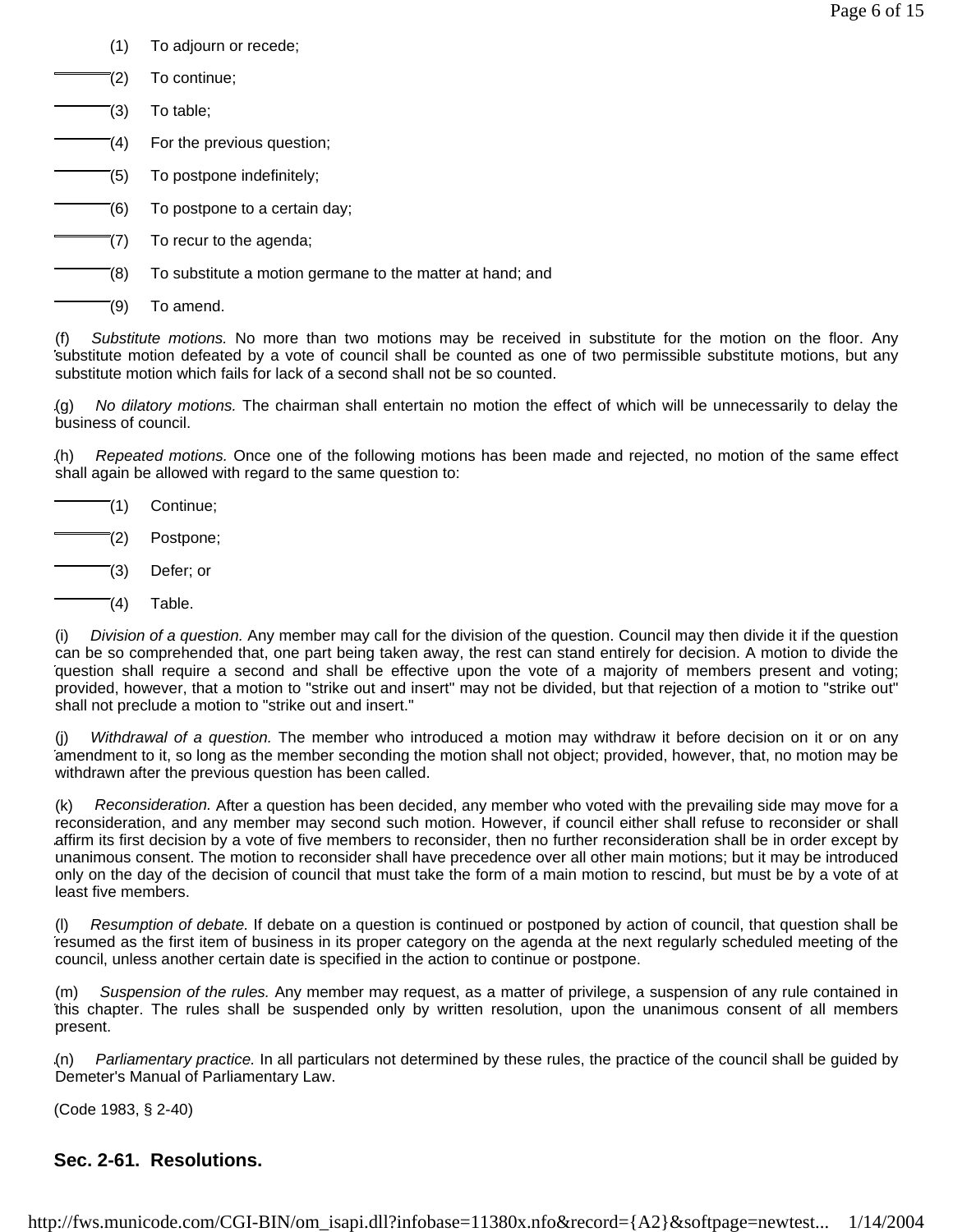Any temporary or enabling enactment, regulation, or action expressing the policy, intent, or sense of the council shall be in the form of and entitled a "resolution" and shall:

(1) Be in writing, shall have a heading stating its subject and a specific reference to the governing statute or county ordinance pursuant to which it is enacted, if any; it shall relate only to matters encompassed by the controlling statute or ordinance; and it shall be divided into sections with appropriate subtitles;

(2) Be enacted in public session by at least a majority of those members of the council present and voting. Such vote will be recorded;

(3) Be signed by the chairman or vice-chairman presiding and attested and sealed by the clerk to council or county administrator; and

(4) Become effective upon the date of enactment unless otherwise specified in the regulation.

(Code 1983, § 2-41)

#### **Sec. 2-62. Actions.**

(a) Except in the case of an ordinance or resolution, any official decision, proclamation, motion, administrative action or routine business involving or requiring consent or decision of the council shall be entitled an "action."

(b) Such action shall require no special form.

(c) Such action may be passed by a majority vote of those members present and voting, in public session or executive session.

(d) Such action shall be effective upon its official entry in the minutes of the council, which shall be a permanent public record.

(Code 1983, § 2-42)

## **Sec. 2-63. Appearances, presentations and petitions to council.**

(a) Any person desiring to be heard during the regular council meeting must submit his request to the administrator at a date and time determined by policy of county council.

(b) Each request must give the name and address of the person appearing, the nature of his presentation, and the estimated time length for the presentation.

(c) If a presentation should be made on behalf of the organization or group of persons, the organization or group will designate one spokesman to make the presentation on behalf of that particular group or organization.

(d) If the chairman of the council determines that there is insufficient time available for a personal appearance at a particular meeting, he may schedule the personal appearance for any subsequent meeting, considering the availability of time. The chairman may, in his discretion, establish time limits for any presentation or personal appearance.

(e) No person shall be allowed to make personal appearances, presentations, present petitions, or otherwise be recognized from the floor for comments, except as permitted under the agenda set out in subsection 2-57(e).

(f) This procedure shall not be applicable to representatives of the news media, nor shall it apply to council staff members or other county employees who may be recognized by the chairman for questions and comments relating to the business of the council.

(g) Appearances shall be scheduled at the end of the agenda just prior to adjournment.

(Code 1983, § 2-43)

## **Sec. 2-64. Inspection of records.**

(a) Any candidate, as well as any citizen, will be allowed the privilege to look at any materials, to read any records, files or materials and have access to them, but none of the permanent records of the county shall be turned over to anyone to be taken out of the normal county depository. Those records excepted from public inspection are employee personnel files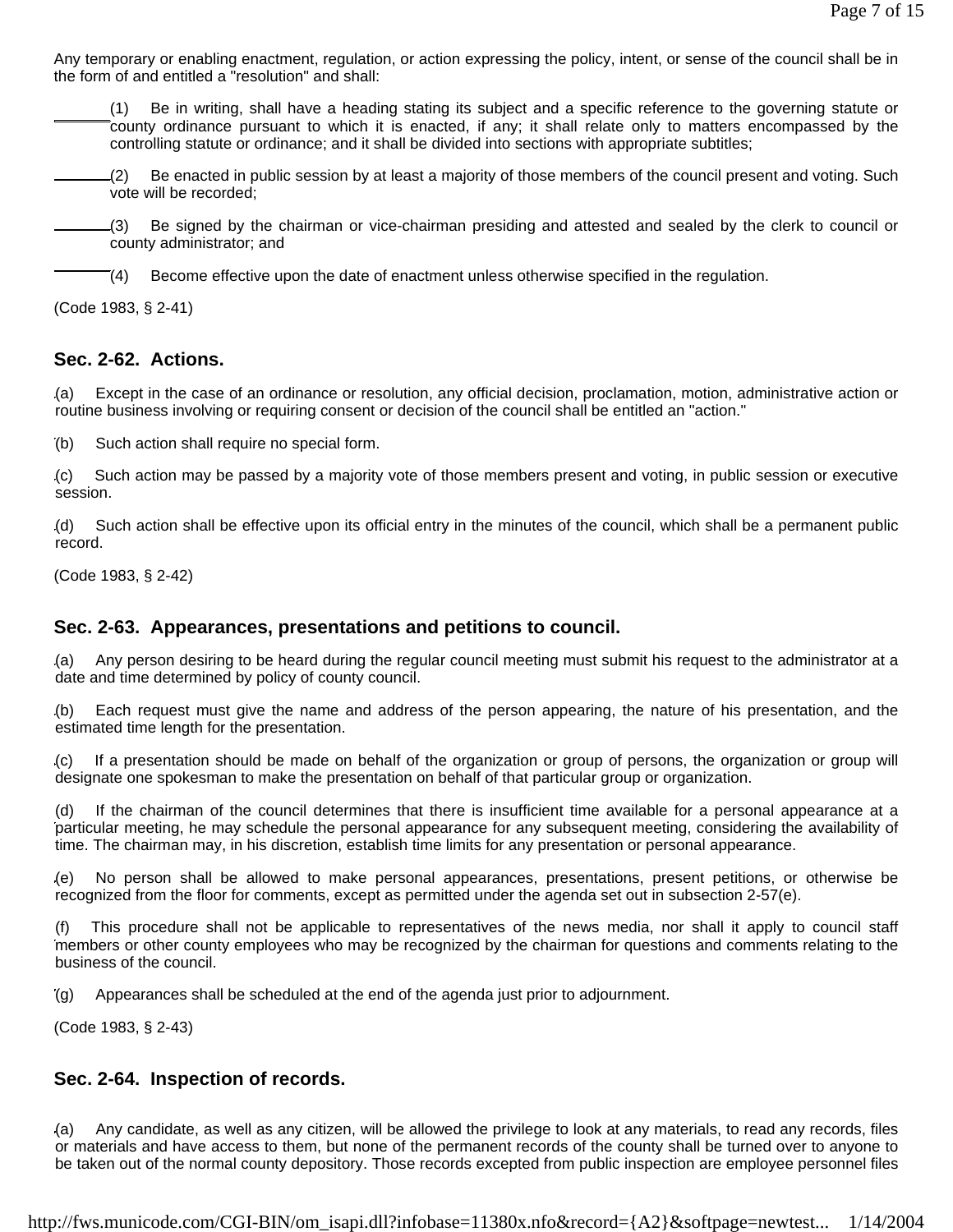and the records of the county sheriff's department. Inspection and copying are subject to the following conditions:

 $\sqrt{\frac{1}{1}}$  Copying costs will be at the expense of the candidate or citizen;

(2) A request for materials will not interrupt normal county business; and

(3) County employees will not be required to do research in supplying information to candidates.

(b) Such information will be supplied at the discretion of the county administrator or upon a person making an appointment to obtain materials from the council office.

(Code 1983, § 2-44)

\_\_\_\_\_\_\_\_\_\_

\_\_\_\_\_\_\_\_\_\_

Secs. 2-65--2-80. Reserved.

#### **DIVISION 3. ORDINANCES\***

**\*State law references:** Procedures for adoption of ordinances, S.C. Code 1976, §§ 4-9-120, 4-9-130.

#### **Sec. 2-81. General provisions.**

The council shall take legislative action by ordinance. With the exception of emergency ordinances, all ordinances shall be read at three public meetings of council on three separate days. All proceedings of council shall be recorded and all ordinances adopted by council shall be compiled, indexed, codified and published by title. The clerk to council shall maintain a permanent record of all ordinances adopted and shall furnish a copy of such record to the clerk of court for filing in that office.

(Code 1983, § 2-56)

#### **Sec. 2-82. Hearings.**

(a) Public hearings, upon giving reasonable public notice, shall be held before final council action is taken to:

(1) Adopt annual operational and capital budgets;

(2) Make appropriations, including supplemental appropriations;

(3) Adopt building, housing, electrical, plumbing, gas and all other regulatory codes involving penalties;

(4) Adopt zoning and subdivision regulations;

- (5) Levy taxes; and
	- (6) Sell, lease or contract to sell or lease real property owned by the county.

(b) Not less than 15 days' notice of the time and place of such hearings shall be published in at least one news paper of general circulation in the county.

(Code 1983, § 2-57)

#### **Sec. 2-83. Procedures for enactment of all ordinances, excluding emergency ordinances.**

(a) Ordinances may be introduced by any member of the county council and all ordinances must be submitted to the clerk to council in writing.

(b) The clerk to council shall assign a calendar number to the proposed ordinance, with the name of the sponsor noted thereon.

(c) The county attorney or his assistants shall review the proposed ordinance for purposes of legality and constitutionality. The county attorney shall also ensure the ordinance has been given a proper title. The county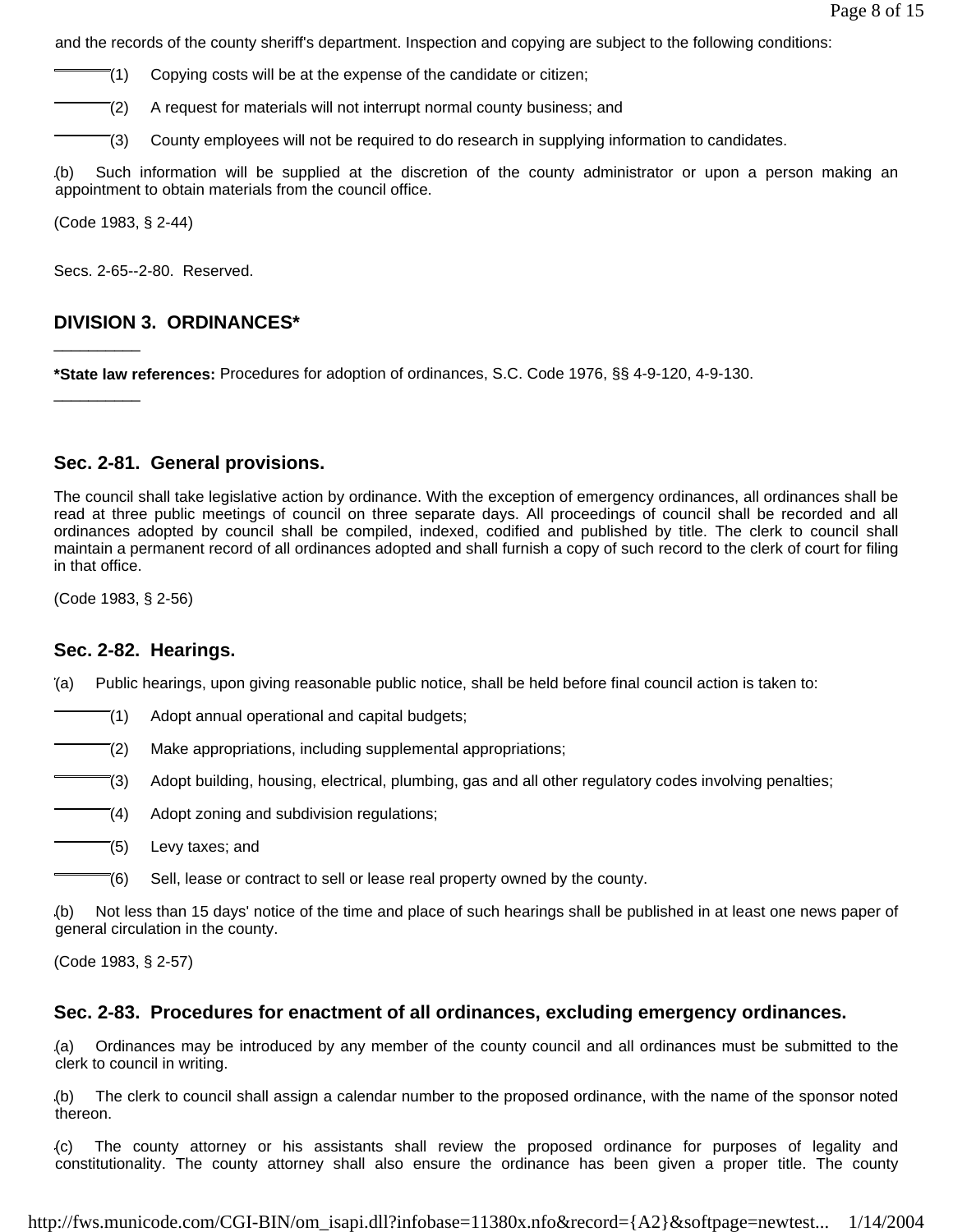administrator shall review proposed ordinances as to form.

(d) Ordinances shall be listed on the calendar by number, sponsor, and title, in the order in which they are introduced and reported out by the county administrator's office.

(e) Notice of the time and place of hearings for those ordinances requiring public hearings (readings) must be published 15 days in advance of the public hearing in a newspaper of general circulation in the county.

(f) The first reading, usually by title only, of the ordinance shall be recorded in the minutes of county council. No amendments may be made to the ordinance during first reading, and the ordinance must lie on the table until the second reading. If all members are furnished with a copy of the ordinance, a verbatim reading shall not be required unless it shall be specifically requested by a member.

(g) The second reading of the ordinance may not be on the same calendar day as the first reading. On second reading, a proposed ordinance may be fully debated, amended, tabled, etc. After discussion, the ordinance is voted on by voice vote or roll call. A roll call vote shall be required on second reading for all contested ordinances.

(h) There shall be at least seven calendar days between the second and third readings of a proposed ordinance. On third reading, the proposed ordinance may be acted on in the same manner as for the second reading, except the ordinance may only be amended by unanimous consent. If adopted by majority vote of the county council, the proposed ordinance becomes an official ordinance.

(i) The clerk to council shall be responsible for indexing and providing for compilation of the adopted ordinance in this Code.

(j) The clerk to council and the county attorney shall cause a copy of the adopted ordinance to be filed in the office of the clerk of court. A record of filing shall be maintained by the clerk to council.

(k) The clerk to council and the county attorney shall ensure the adopted ordinance is forwarded to the consultant and publisher for printed revisions of this Code.

(l) The clerk to council, or designee, shall cause a copy of the revised code sections, once received from the publisher, to be forwarded to such officials in the county as the council may from time to time designate and to such private parties as may subscribe to such distribution service.

(Code 1983, § 2-58)

#### **Sec. 2-84. Emergency ordinances.**

(a) An emergency ordinance may be enacted only to meet public emergencies affecting life, health, safety, or the property of the people. Such an ordinance may not levy taxes, grant, renew or extend a franchise, nor may it impose or change a service rate.

(b) Each emergency ordinance shall contain a declaration that an emergency exists, defining the emergency, and shall be entitled an "Emergency Ordinance."

(c) Emergency ordinances require no readings or prior publications before adoption by county council.

(d) Emergency ordinances require a two-thirds affirmative vote of members present for adoption.

(e) An emergency ordinance is effective immediately on the date of adoption and shall expire automatically on the 61st day following the date of enactment.

(f) The clerk to council shall be responsible for indexing and providing for compilation of the emergency ordinance adopted and shall, with the county attorney's assistance, cause a copy of the emergency ordinance to be filed in the office of the clerk of court.

(Code 1983, § 2-59)

## **Sec. 2-85. Public inspection and/or purchase.**

All ordinances shall be made available for public inspection in the clerk to council's office and may be purchased from the clerk's office at a reasonable price.

(Code 1983, § 2-60)

http://fws.municode.com/CGI-BIN/om\_isapi.dll?infobase=11380x.nfo&record={A2}&softpage=newtest... 1/14/2004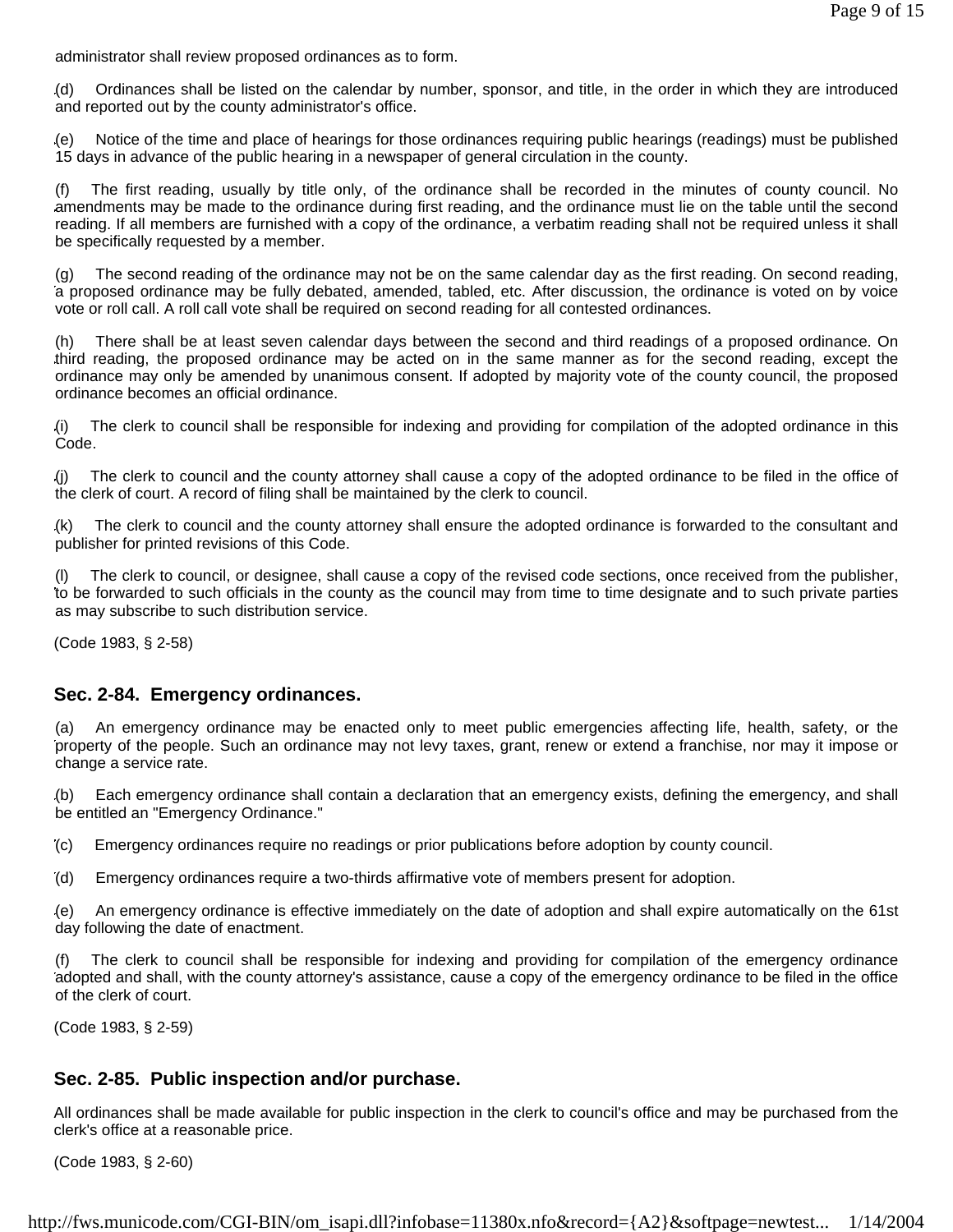Secs. 2-86--2-100. Reserved.

## **DIVISION 4. PRESERVATION OF COUNCIL ACTIONS**

### **Sec. 2-101. Formal system of official actions established.**

There is hereby established a formal system to be employed by the council of enacting, recording and preserving the official actions of the council pursuant to the authority vested in it by the constitution and laws of the state. No action taken by the council shall have force and effect unless such action is accomplished in accordance with this chapter, except as otherwise specifically provided by the law of this state or of the United States.

(Code 1983, § 2-71)

### **Sec. 2-102. Permanent enactments, ordinances.**

All permanent enactments, resolutions or official actions taken by the council intended to have permanent and continuing effect, as a statute or decree, shall be in the form of and entitled an "ordinance." Such ordinance shall be in writing, shall have a title accurately stating its purpose, shall relate to only one subject, shall be divided into sections with appropriate subtitles, shall be enacted only by majority vote, of the whole council in public session which vote shall be recorded and no vote by proxy permitted, shall state the effective date of the ordinance, shall be signed by the chairman or vice-chairman presiding and attested by the clerk to council, and shall be serially numbered each calendar year commencing with the number one for the first ordinance of each year. Upon the request of any councilmember, except in time of emergency as declared by a majority vote of those members of the council present and voting, any proposed ordinance shall be required to lay upon the table one week before a vote is taken thereon.

(Code 1983, § 2-72)

#### **Sec. 2-103. Temporary and enabling enactments, regulations.**

All temporary or enabling enactments or official actions taken by the council intended to have only temporary, or enabling, or regulatory effect (as rules or directions to carry out the intent of a law of the state or an ordinance of the council) shall be in the form of and entitled a "regulation." Such regulation shall be in writing, shall have a heading stating its subject and a specific reference to the governing statute or county ordinance pursuant to which it is enacted, shall relate only to matters encompassed by the controlling statute or ordinance, shall be divided into sections with appropriate subtitles, shall be enacted in public session by at least a majority of those members of the council present and voting which vote shall be recorded and no vote by proxy permitted, and shall be signed by the chairman or vice-chairman presiding and attested by the clerk. A regulation shall be effective upon the date of enactment unless otherwise specifically provided in the regulation.

(Code 1983, § 2-73)

# **Sec. 2-104. Administrative and routine decisions; actions.**

Any other official decision, proclamation, motion, resolution administrative action or routine business involving or requiring consent or decision of the council shall be entitled an "action." Such action shall require no special form or content and may be passed by a majority vote of those members of the council present and voting, in public session or executive session, except that no vote by proxy shall be permitted. Such action shall be effective upon its official entry in the minutes of the council, which shall be a permanent public record.

(Code 1983, § 2-74)

# **Sec. 2-105. Preparation, publication and notice.**

Unless waived by a majority vote of those members of the council present and voting, no ordinance or regulation shall be enacted or promulgated by the council unless it has been prepared or reviewed by the county attorney or other competent attorney approved by the council, and his approval as to form and legality of the proposed ordinance or regulation is endorsed thereon. All ordinances, regulations and actions of the council shall be deemed published and the public notice thereof shall be effective as of the date the formalities of enactment provided in this chapter are complied with, and are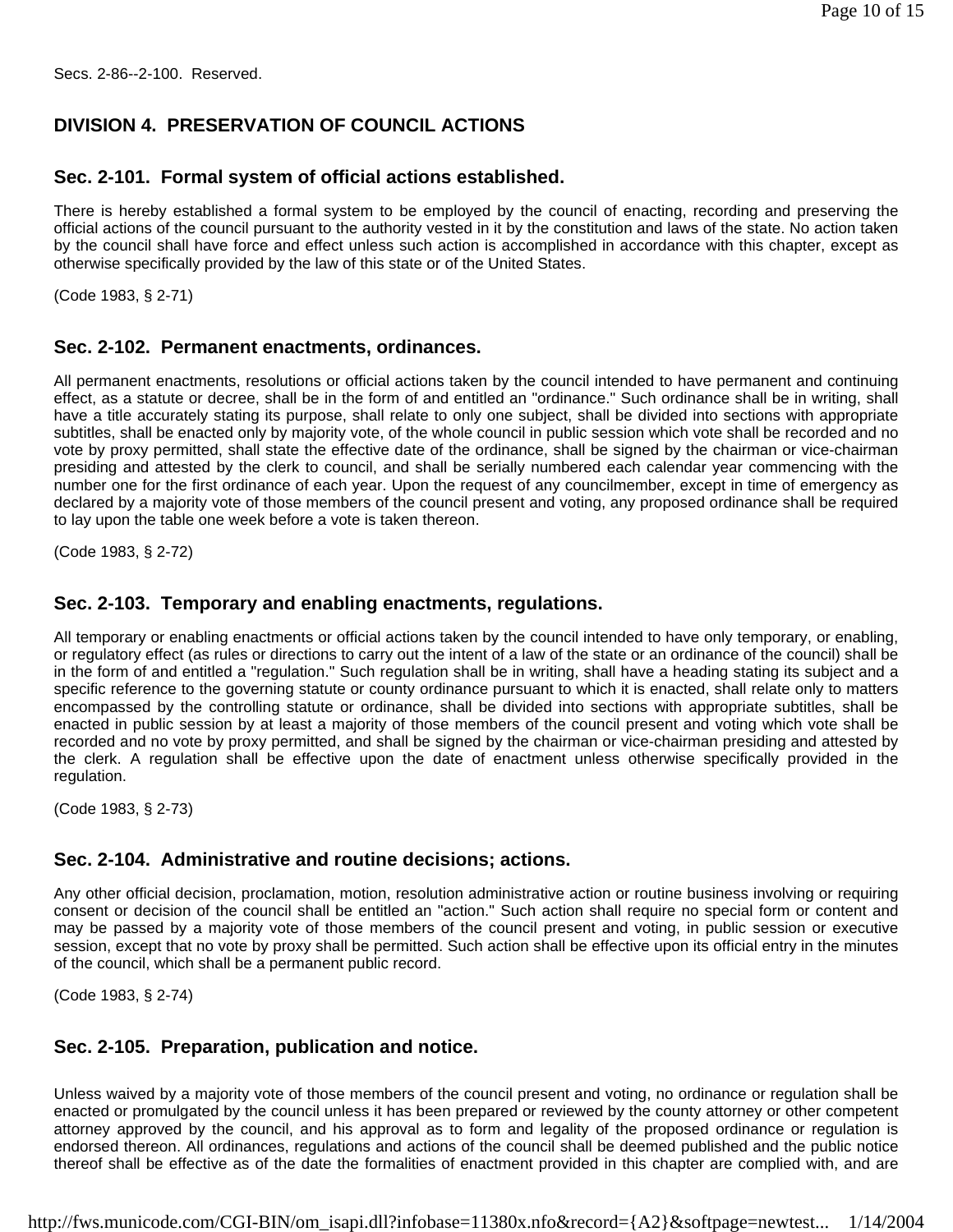entered into the minutes of the council.

(Code 1983, § 2-75)

## **Sec. 2-106. Codification, indexing and distribution.**

The county council shall provide for permanent codification and preservation of all ordinances enacted by it. Such codification shall be in printing or other form of permanent reproduction, shall be arranged in a simple and convenient manner by subject matter, and shall be indexed in such form as to be easily used and read by the public. Regulations may be included in such codification, and if so shall be inserted at the foot of the ordinance to which they were promulgated. No codification shall be required of other actions except entry in the minutes of the council, which minutes shall be a public record. The council may provide for reproduction and distribution of codified ordinances and regulations to county officers, to the legislative delegation, and to other interested persons and may provide for sale of copies thereof to the public.

(Code 1983, § 2-76)

### **Sec. 2-107. Prior decisions and actions preserved.**

Whether or not enacted with the formalities provided in this chapter, all prior decisions, enactments and actions of the council and its predecessor governing bodies of the county remain in full force and effect except as heretofore or hereafter overruled, repealed, revoked or amended by law or by subsequent ordinance, regulation or action of the council.

(Code 1983, § 2-77)

## **Sec. 2-108. Legislative and judicial powers not affected.**

No ordinance, regulation or action of the council shall purport to control or affect the legislative and judicial branches of the government of the county or the state, except those enacted pursuant to specific powers or duties placed upon the council by constitution or statute. All ordinances, regulations or actions of the council shall otherwise be binding upon all persons lawfully affected thereby.

(Code 1983, § 2-78)

#### **Sec. 2-109. Amendment and repeal.**

No ordinance, regulation, or action of the council enacted pursuant to this chapter may be amended or repealed except by the same formal procedure and requirements as provided for the enactment thereof.

(Code 1983, § 2-79)

## **Sec. 2-110. Preservation and erasure of tape recordings.**

(a) The clerk or duly authorized representative of council shall be responsible for recording the proceedings of county council by shorthand, stenotype and/or electronic recording.

(b) The clerk or duly authorized representative shall be responsible for transcribing such proceedings into the form of minutes for presentation to county council for approval and/or amendment.

(c) The clerk shall maintain the shorthand notes, stenotype tapes and/or electronic recordings of a meeting for a period of two years from the date the minutes of such meeting were approved.

(d) Upon the expiration of the two-year period, the clerk shall destroy shorthand notes, stenotype tapes and shall erase and reuse electronic recordings.

(e) All stenotype tapes, shorthand notes and/or electronic recordings remain the property of the council. Approved minutes of council meetings are available for public review; however, any individual desiring information from a filed stenotype tape and/or electronic recording must receive prior permission from the county administrator and submit a written request to the clerk. No stenotype tape and/or electronic recording may be removed from the clerk to council's office. Any listening to such recordings must be done in the presence of the clerk or the designee of the county administrator.

(Code 1983, § 2-80)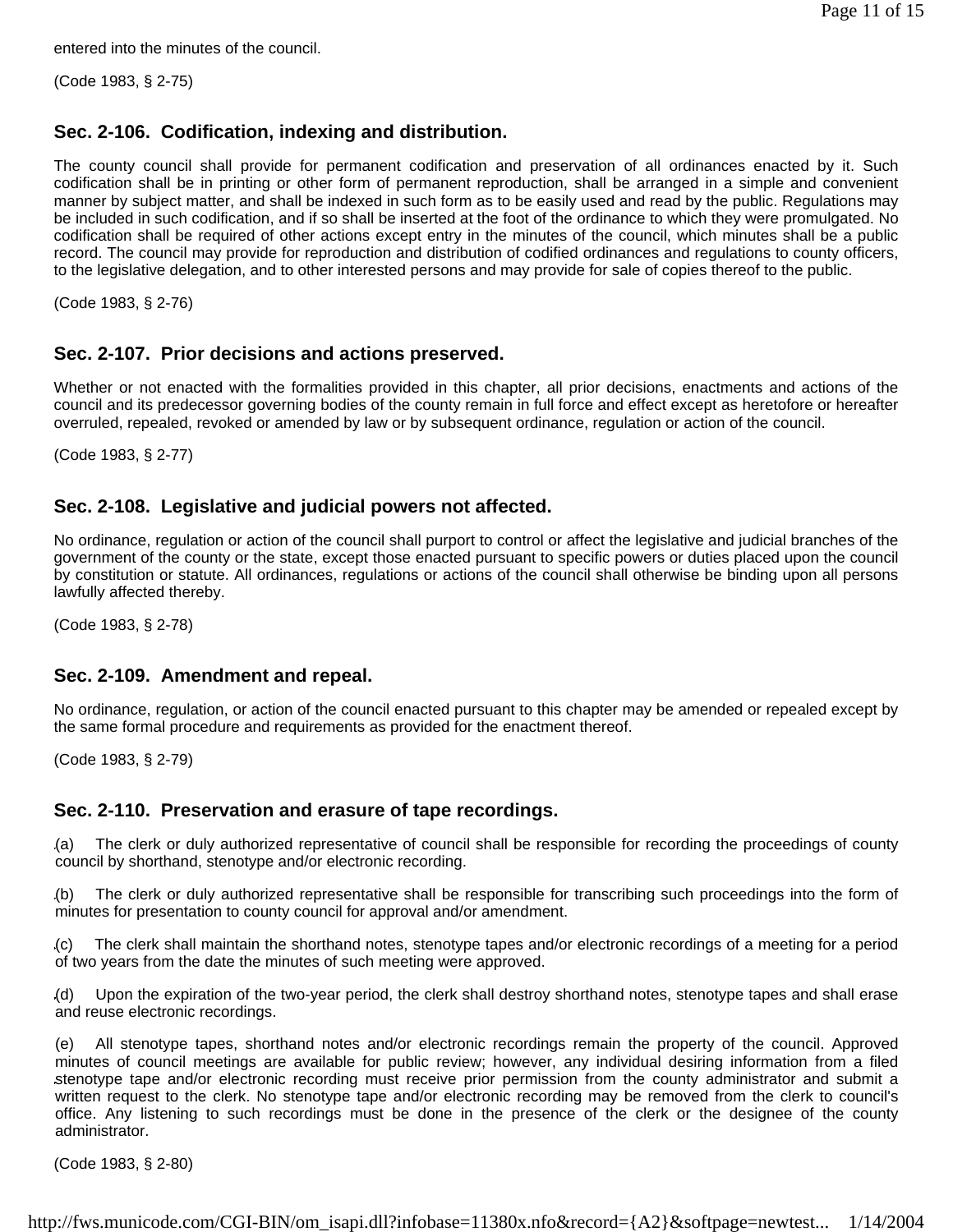Secs. 2-111--2-125. Reserved.

# **DIVISION 5. STANDING COMMITTEES**

# **Sec. 2-126. Administrative committee.**

The administrative committee shall deal with the following areas:

(1) Personnel.

(2) Personnel policies and procedures affecting the selection, appointment, compensation and qualifications, tenure, seniority, retirement and other matters relating to county officials and employees.

- (3) Property assessment, taxation, direction and coordination of administrative activity, governmental organization and structure.
- (4) Acquisition, leasing and disposition of personal property, materials, supplies and equipment.
- (5) Nominations for appointments to the following boards and commissions:
	- a. Grievance committee;
	- b. Tax appeal board; and
		- c. Special tax districts boards.
	- $\bar{e}$ (6) Related matters.

(Code 1983, § 2-92)

## **Sec. 2-127. Finance committee.**

The finance committee shall deal with the following areas:

- (1) Appropriations and expenditures; (2) Collection, receipt and disbursement of county funds; (3) Budgeting and accounting methods and procedures;
	- $\overline{C}(4)$  Capital improvements and programming;
- (5) Bonds and indebtedness;
- (6) Purchasing and the supervision of purchasing procedures; and
- (7) Related matters.

(Code 1983, § 2-93)

# **Sec. 2-128. Parks, recreation and agriculture committee.**

The parks, recreation and agriculture committee shall deal with the following areas:

- (1) Parks.
- (2) Recreation.
- (3) Agriculture.
	- (4) Forestry.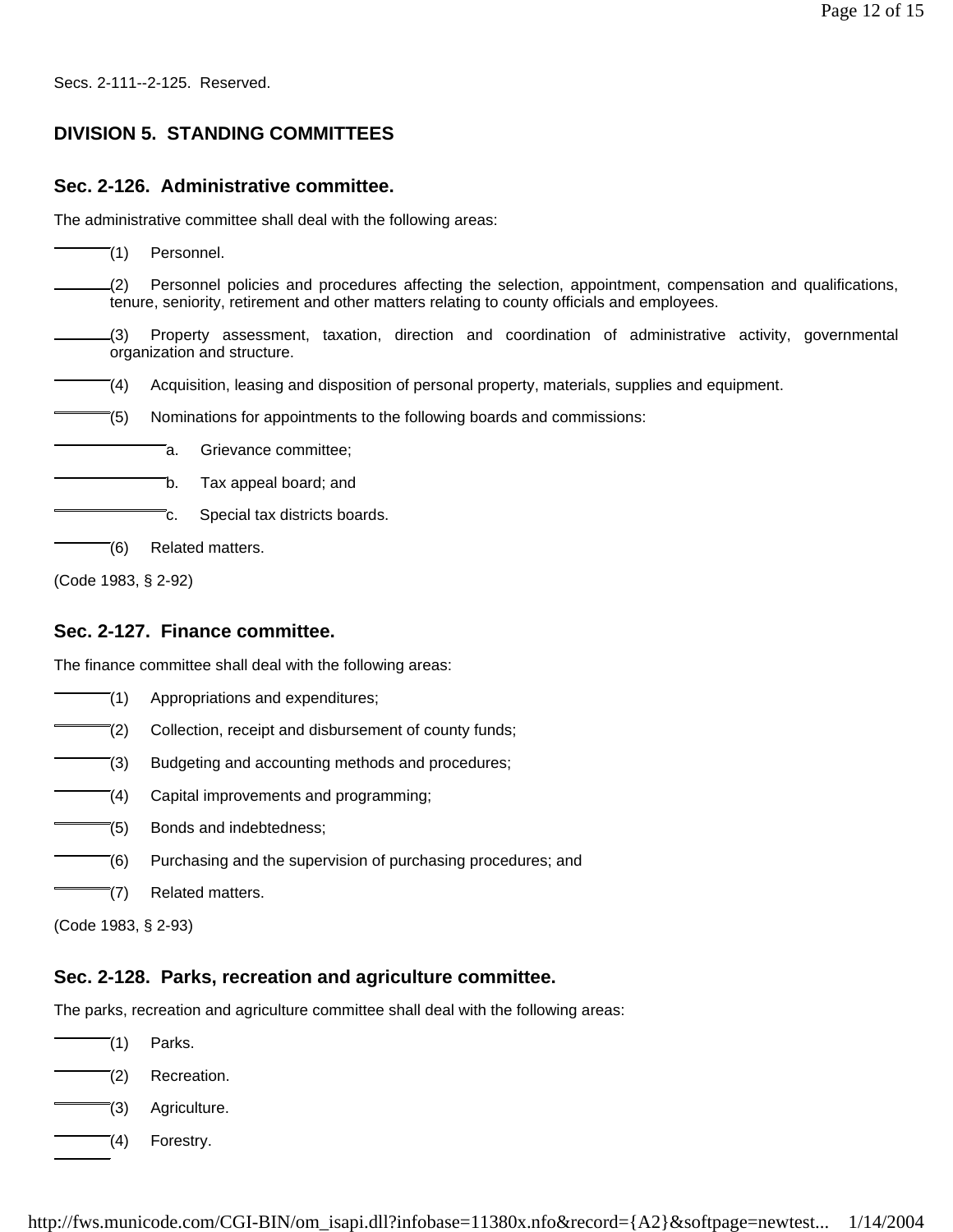- (5) Animals and wildlife.
- (6) Nominations for appointments to the following boards and commissions:
	- a. Area neighborhood development commission.
		- b. Historical commission.
		- c. Santee-Cooper Counties Promotion Commission.
		- d. Lower Savannah Regional Committee on Aging.
- (7) Miscellaneous and related matters.

(Code 1983, § 2-94)

# **Sec. 2-129. Public health and safety committee.**

The public health and safety committee shall deal with the following areas:

 $(1)$  Health.  $(2)$  Education. (3) Social services. (4) Museums and historic sites. (5) Vocational training. (6) Rehabilitation.  $(7)$  Libraries and nonlegal publications. (8) Legislation and legal matters. (9) Law enforcement. (10) Court-related matters. (11) Public records, law libraries, and legal publications. (12) Public safety.  $(13)$  Fire prevention and protection. (14) Judicial administration. (15) Intergovernmental relations. (16) Correctional facilities.  $(17)$  Solicitor. (18) Public defender. (19) Coroner offices. (20) Nominations for appointments to the following boards and commissions: a. Tri-county alcohol and drug abuse board. b. Ambulance commission. c. District board of health. d. Law enforcement commission.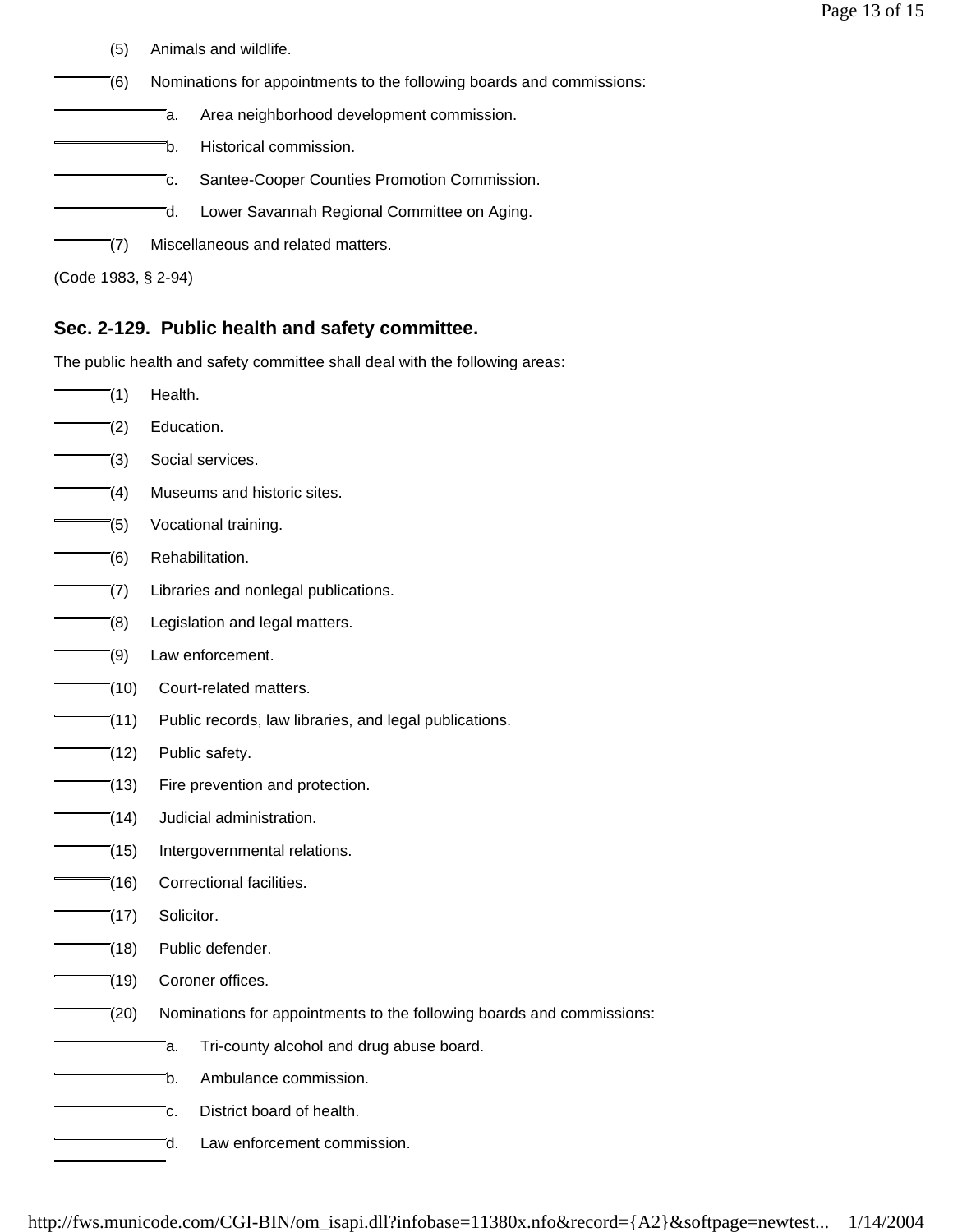e. Mental health.

f. Orangeburg-Calhoun Technical Education Board.

g. Low Country Emergency Medical Services Council.

h. Orangeburg-Calhoun-Allendale-Bamberg Community Action Board.

i. Lower Savannah Emergency Medical Service Committee.

(21) Miscellaneous and related matters.

(Code 1983, § 2-95)

# **Sec. 2-130. Public service and planning committee.**

The public service and planning committee shall deal with the following areas:

- (1) County planning and zoning adoption and amendments.
- (2) Subdivision regulations.

(3) Regulation of buildings (building codes, gas, plumbing, mechanical, swimming pool, roofing, grading and demolition, electrical regulations, fire prevention code, etc.).

- $\sqrt{a}$  Engineering matters.
- (5) Land use planning, drainage and flood control.
- (6) Right-of-way protection and acquisition.
- (7) Condemnation.
- (8) Supervision of county buildings, grounds, parking facilities and other county facilities.
- $\equiv$  (9) Parking and traffic control.
- $\overline{-(10)}$  Public use.
- $\sqrt{2}$ (11) Industrial development.
- $(12)$  Official map adoption.
- $(13)$  Soil and water.
- (14) Acquisition, leasing and disposition of real property.
- (15) Exercising the power of eminent domain.
- (16) Transportation facilities and services.
	- $\bar{a}$  (17) Nominations for appointments to the following boards and commissions:
		- a. Aviation commission.
		- b. Development commission.
		- c. Planning commission.
		- d. Lower Savannah Regional Transportation Advisory Commission.
- (18) Related matters.

(Code 1983, § 2-96)

# **Sec. 2-131. Public works committee.**